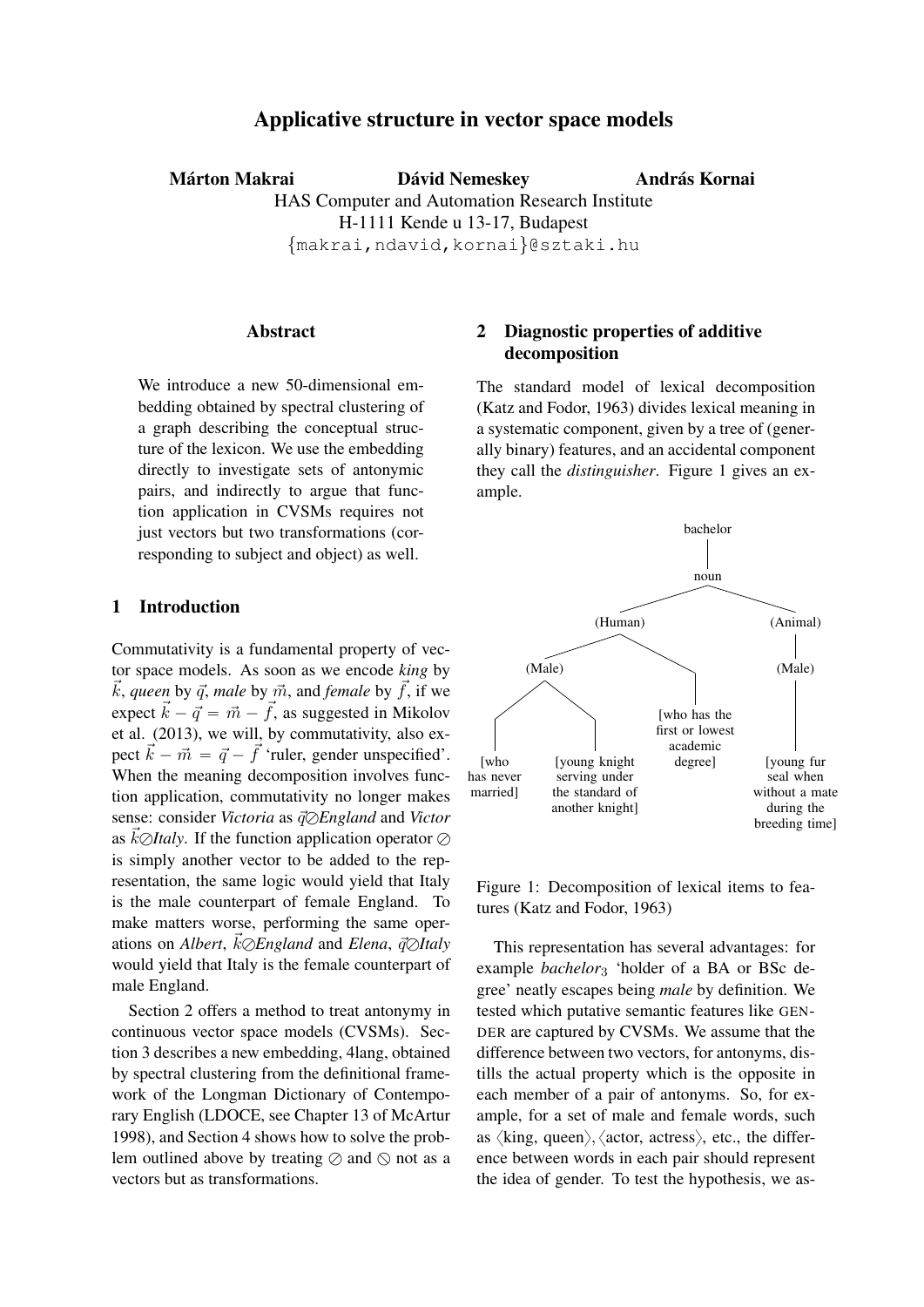| GOOD        |          | <b>VERTICAL</b> |            |  |  |
|-------------|----------|-----------------|------------|--|--|
| safe        | out      | raise           | level      |  |  |
| peace       | war      | tall            | short      |  |  |
| pleasure    | pain     | rise            | fall       |  |  |
| ripe        | green    | north           | south      |  |  |
| defend      | attack   | shallow         | deep       |  |  |
| conserve    | waste    | ascending       | descending |  |  |
| affirmative | negative | superficial     | profound   |  |  |
|             |          |                 |            |  |  |
|             |          |                 |            |  |  |

Table 1: Word pairs associated to features GOOD and VERTICAL

sociated antonymic word pairs from the WordNet (Miller, 1995) to 26 classes e.g. END/BEGINNING, GOOD/BAD, . . . , see Table 1 and Table 3 for examples. The intuition to be tested is that the first member of a pair relates to the second one in the same way among all pairs associated to the same feature. For k pairs  $\vec{x}_i, \vec{y}_i$  we are looking for a common vector  $\vec{a}$  such that

$$
\vec{x_i} - \vec{y_i} = \vec{a} \tag{1}
$$

Given the noise in the embedding, it would be naive in the extreme to assume that (1) can be a strict identity. Rather, our interest is with the best  $\vec{a}$  which minimizes the error

$$
Err = \sum_{i} ||\vec{x_i} - \vec{y_i} - \vec{a}||^2
$$
 (2)

As is well known, E will be minimal when  $\vec{a}$  is chosen as the arithmetic mean of the vectors  $\vec{x_i}$  –  $\vec{y}_i$ . The question is simply the following: is the minimal  $E_m$  any better than what we could expect from a bunch of random  $\vec{x_i}$  and  $\vec{y_i}$ ?

Since the sets are of different sizes, we took 100 random pairings of the words appearing on either sides of the pairs to estimate the error distribution, computing the minima of

$$
Err_{rand} = \sum_{i} ||\vec{x_i'} - \vec{y_i'} - \vec{a}||^2
$$
 (3)

For each distribution, we computed the mean and the variance of  $Err_{rand}$ , and checked whether the error of the correct pairing, Err is at least 2 or 3  $\sigma$ s away from the mean.

Table 2 summarizes our results for three embeddings: the original and the scaled HLBL (Mnih and Hinton, 2009) and SENNA (Collobert et al., 2011). The first two columns give the number of pairs considered for a feature and the name of the

| PRIMARY                                                                    |                                                                        | ANGULAR                                                  |                                                            |  |  |
|----------------------------------------------------------------------------|------------------------------------------------------------------------|----------------------------------------------------------|------------------------------------------------------------|--|--|
| leading<br>preparation<br>precede<br>intermediate<br>antecedent<br>precede | following<br>resolution<br>follow<br>terminal<br>subsequent<br>succeed | square<br>sharp<br>curved<br>curly<br>angular<br>sharpen | round<br>flat<br>straight<br>straight<br>rounded<br>soften |  |  |
| question                                                                   | answer                                                                 | angularity                                               | roundness                                                  |  |  |
|                                                                            |                                                                        |                                                          |                                                            |  |  |

Table 3: Features that fail the test

feature. For each of the three embeddings, we report the error  $Err$  of the unpermuted arrangement, the mean m and variance  $\sigma$  of the errors obtained under random permutations, and the ratio

$$
r = \frac{|m - Err|}{\sigma}.
$$

Horizontal lines divide the features to three groups: for the upper group,  $r \geq 3$  for at least two of the three embeddings, and for the middle group  $r \geqslant 2$  for at least two.

For the features above the first line we conclude that the antonymic relations are well captured by the embeddings, and for the features below the second line we assume, conservatively, that they are not. (In fact, looking at the first column of Table 2 suggests that the lack of significance at the bottom rows may be due primarily to the fact that WordNet has more antonym pairs for the features that performed well on this test than for those features that performed badly, but we didn't want to start creating antonym pairs manually.) For example, the putative sets in Table 3 does not meet the criterion and gets rejected.

## 3 Embedding based on conceptual representation

The 4lang embedding is created in a manner that is notably different from the others. Our input is a graph whose nodes are concepts, with edges running from  $A$  to  $B$  iff  $B$  is used in the definition of A. The base vectors are obtained by the spectral clustering method pioneered by (Ng et al., 2001): the incidence matrix of the conceptual network is replaced by an affinity matrix whose  $i_j$ -th element is formed by computing the cosine distance of the ith and jth row of the original matrix, and the first few (in our case, 100) eigenvectors are used as a basis.

Since the concept graph includes the entire Longman Defining Vocabulary (LDV), each LDV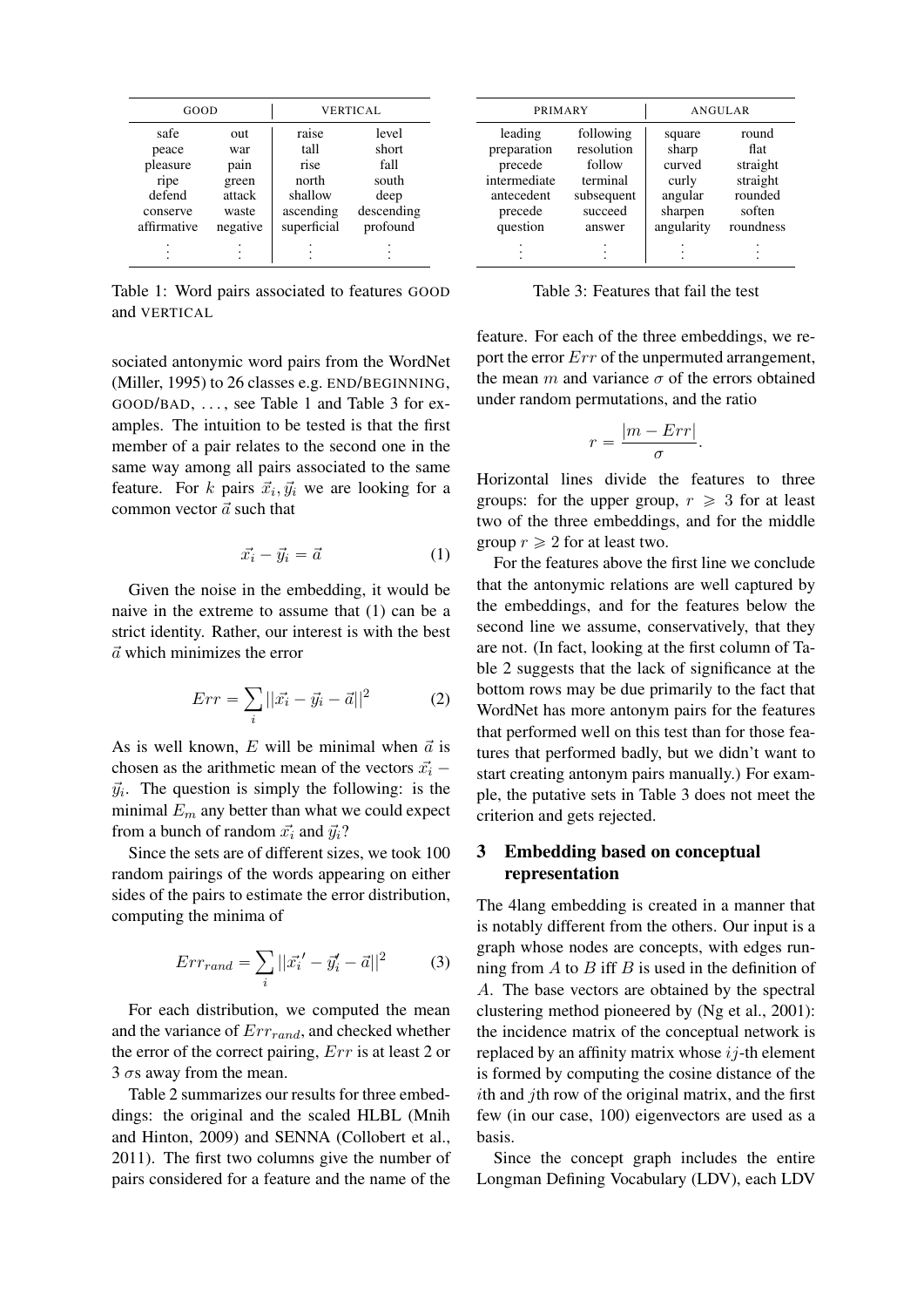| #               | feature  | HLBL original |      |          | <b>HLBL</b> scaled |      |                  | <b>SENNA</b> |       |      |                  |          |             |
|-----------------|----------|---------------|------|----------|--------------------|------|------------------|--------------|-------|------|------------------|----------|-------------|
| pairs           | name     | Err           | m    | $\sigma$ | r                  | Err  | $\boldsymbol{m}$ | $\sigma$     | r     | Err  | $\boldsymbol{m}$ | $\sigma$ | $\mathbf r$ |
| 156             | good     | 1.92          | 2.29 | 0.032    | 11.6               | 4.15 | 4.94             | 0.0635       | 12.5  | 50.2 | 81.1             | 1.35     | 22.9        |
| 42              | vertical | 1.77          | 2.62 | 0.0617   | 13.8               | 3.82 | 5.63             | 0.168        | 10.8  | 37.3 | 81.2             | 2.78     | 15.8        |
| 49              | in       | 1.94          | 2.62 | 0.0805   | 8.56               | 4.17 | 5.64             | 0.191        | 7.68  | 40.6 | 82.9             | 2.46     | 17.2        |
| 32              | many     | 1.56          | 2.46 | 0.0809   | 11.2               | 3.36 | 5.3              | 0.176        | 11    | 43.8 | 76.9             | 3.01     | 11          |
| 65              | active   | 1.87          | 2.27 | 0.0613   | 6.55               | 4.02 | 4.9              | 0.125        | 6.99  | 50.2 | 84.4             | 2.43     | 14.1        |
| 48              | same     | 2.23          | 2.62 | 0.0684   | 5.63               | 4.82 | 5.64             | 0.14         | 5.84  | 49.1 | 80.8             | 2.85     | 11.1        |
| 28              | end      | 1.68          | 2.49 | 0.124    | 6.52               | 3.62 | 5.34             | 0.321        | 5.36  | 34.7 | 76.7             | 4.53     | 9.25        |
| 32              | sophis   | 2.34          | 2.76 | 0.105    | 4.01               | 5.05 | 5.93             | 0.187        | 4.72  | 43.4 | 78.3             | 2.9      | 12          |
| 36              | time     | 1.97          | 2.41 | 0.0929   | 4.66               | 4.26 | 5.2              | 0.179        | 5.26  | 51.4 | 82.9             | 3.06     | 10.3        |
| 20              | progress | 1.34          | 1.71 | 0.0852   | 4.28               | 2.9  | 3.72             | 0.152        | 5.39  | 47.1 | 78.4             | 4.67     | 6.7         |
| 34              | yes      | 2.3           | 2.7  | 0.0998   | 4.03               | 4.96 | 5.82             | 0.24         | 3.6   | 59.4 | 86.8             | 3.36     | 8.17        |
| 23              | whole    | 1.96          | 2.19 | 0.0718   | 3.2                | 4.23 | 4.71             | 0.179        | 2.66  | 52.8 | 80.3             | 3.18     | 8.65        |
| 18              | mental   | 1.86          | 2.14 | 0.0783   | 3.54               | 4.02 | 4.6              | 0.155        | 3.76  | 51.9 | 73.9             | 3.52     | 6.26        |
| 14              | gender   | 1.27          | 1.68 | 0.126    | 3.2                | 2.74 | 3.66             | 0.261        | 3.5   | 19.8 | 57.4             | 5.88     | 6.38        |
| 12              | color    | 1.2           | 1.59 | 0.104    | 3.7                | 2.59 | 3.47             | 0.236        | 3.69  | 46.1 | 70               | 5.91     | 4.04        |
| $\overline{17}$ | strong   | 1.41          | 1.69 | 0.0948   | 2.92               | 3.05 | 3.63             | 0.235        | 2.48  | 49.5 | 74.9             | 3.34     | 7.59        |
| 16              | know     | 1.79          | 2.07 | 0.0983   | 2.88               | 3.86 | 4.52             | 0.224        | 2.94  | 47.6 | 74.2             | 4.29     | 6.21        |
| 12              | front    | 1.48          | 1.95 | 0.17     | 2.74               | 3.19 | 4.21             | 0.401        | 2.54  | 37.1 | 63.7             | 5.09     | 5.23        |
| 22              | size     | 2.13          | 2.69 | 0.266    | 2.11               | 4.6  | 5.86             | 0.62         | 2.04  | 45.9 | 73.2             | 4.39     | 6.21        |
| 10              | distance | 1.6           | 1.76 | 0.0748   | 2.06               | 3.45 | 3.77             | 0.172        | 1.85  | 47.2 | 73.3             | 4.67     | 5.58        |
| $\overline{10}$ | real     | 1.45          | 1.61 | 0.092    | 1.78               | 3.11 | 3.51             | 0.182        | 2.19  | 44.2 | 64.2             | 5.52     | 3.63        |
| 14              | primary  | 2.22          | 2.43 | 0.154    | 1.36               | 4.78 | 5.26             | 0.357        | 1.35  | 59.4 | 80.9             | 4.3      | 5           |
| 8               | single   | 1.57          | 1.82 | 0.19     | 1.32               | 3.38 | 3.83             | 0.32         | 1.4   | 40.3 | 70.7             | 6.48     | 4.69        |
| 8               | sound    | 1.65          | 1.8  | 0.109    | 1.36               | 3.57 | 3.88             | 0.228        | 1.37  | 46.2 | 62.7             | 6.17     | 2.67        |
| 7               | hard     | 1.46          | 1.58 | 0.129    | 0.931              | 3.15 | 3.41             | 0.306        | 0.861 | 42.5 | 60.4             | 8.21     | 2.18        |
| 10              | angular  | 2.34          | 2.45 | 0.203    | 0.501              | 5.05 | 5.22             | 0.395        | 0.432 | 46.3 | 60               | 6.18     | 2.2         |

Table 2: Error of approximating real antonymic pairs  $(Err)$ , mean and standard deviation  $(m, \sigma)$  of error with 100 random pairings, and the ratio  $r = \frac{|Err - m|}{\sigma}$  $\frac{f-m_1}{\sigma}$  for different features and embeddings

element  $w_i$  corresponds to a base vector  $b_i$ . For the vocabulary of the whole dictionary, we simply take the Longman definition of any word  $w$ , strip out the stopwords (we use a small list of 19 elements taken from the top of the frequency distribution), and form  $V(w)$  as the sum of the  $b_i$  for the  $w_i$ s that appeared in the definition of w (with multiplicity).

We performed the same computations based on this embedding as in Section 2: the results are presented in Table 4. Judgment columns under the four three embeddings in the previous section and 4lang are highly correlated, see table 5.

Unsurprisingly, the strongest correlation is between the original and the scaled HLBL results. Both the original and the scaled HLBL correlate notably better with 4lang than with SENNA, making the latter the odd one out.

### 4 Applicativity

So far we have seen that a dictionary-based embedding, when used for a purely semantic task, the analysis of antonyms, does about as well as the more standard embeddings based on cooccurrence data. Clearly, a CVSM could be obtained by the same procedure from any machine-readable dic-

| #               | feature  | 4lang  |        |          |                  |  |  |
|-----------------|----------|--------|--------|----------|------------------|--|--|
| pairs           | name     | Err    | $_{m}$ | $\sigma$ | $\boldsymbol{r}$ |  |  |
| 49              | in       | 0.0553 | 0.0957 | 0.00551  | 7.33             |  |  |
| 156             | good     | 0.0589 | 0.0730 | 0.00218  | 6.45             |  |  |
| 42              | vertical | 0.0672 | 0.1350 | 0.01360  | 4.98             |  |  |
| 34              | yes      | 0.0344 | 0.0726 | 0.00786  | 4.86             |  |  |
| 23              | whole    | 0.0996 | 0.2000 | 0.02120  | 4.74             |  |  |
| 28              | end      | 0.0975 | 0.2430 | 0.03410  | 4.27             |  |  |
| 32              | many     | 0.0516 | 0.0807 | 0.00681  | 4.26             |  |  |
| 14              | gender   | 0.0820 | 0.2830 | 0.05330  | 3.76             |  |  |
| 36              | time     | 0.0842 | 0.1210 | 0.00992  | 3.74             |  |  |
| 65              | active   | 0.0790 | 0.0993 | 0.00553  | 3.68             |  |  |
| 20              | progress | 0.0676 | 0.0977 | 0.00847  | 3.56             |  |  |
| 18              | mental   | 0.0486 | 0.0601 | 0.00329  | 3.51             |  |  |
| 48              | same     | 0.0768 | 0.0976 | 0.00682  | 3.05             |  |  |
| $\overline{22}$ | size     | 0.0299 | 0.0452 | 0.00514  | 2.98             |  |  |
| 16              | know     | 0.0598 | 0.0794 | 0.00706  | 2.77             |  |  |
| 32              | sophis   | 0.0665 | 0.0879 | 0.00858  | 2.50             |  |  |
| 12              | front    | 0.0551 | 0.0756 | 0.01020  | 2.01             |  |  |
| $\overline{10}$ | real     | 0.0638 | 0.0920 | 0.01420  | 1.98             |  |  |
| 8               | single   | 0.0450 | 0.0833 | 0.01970  | 1.95             |  |  |
| 7               | hard     | 0.0312 | 0.0521 | 0.01960  | 1.06             |  |  |
| 10              | angular  | 0.0323 | 0.0363 | 0.00402  | 0.999            |  |  |
| 12              | color    | 0.0564 | 0.0681 | 0.01940  | 0.600            |  |  |
| 8               | sound    | 0.0565 | 0.0656 | 0.01830  | 0.495            |  |  |
| 17              | strong   | 0.0693 | 0.0686 | 0.01111  | 0.0625           |  |  |
| 14              | primary  | 0.0890 | 0.0895 | 0.00928  | 0.0529           |  |  |
| 10              | distance | 0.0353 | 0.0351 | 0.00456  | 0.0438           |  |  |

Table 4: The results on 4lang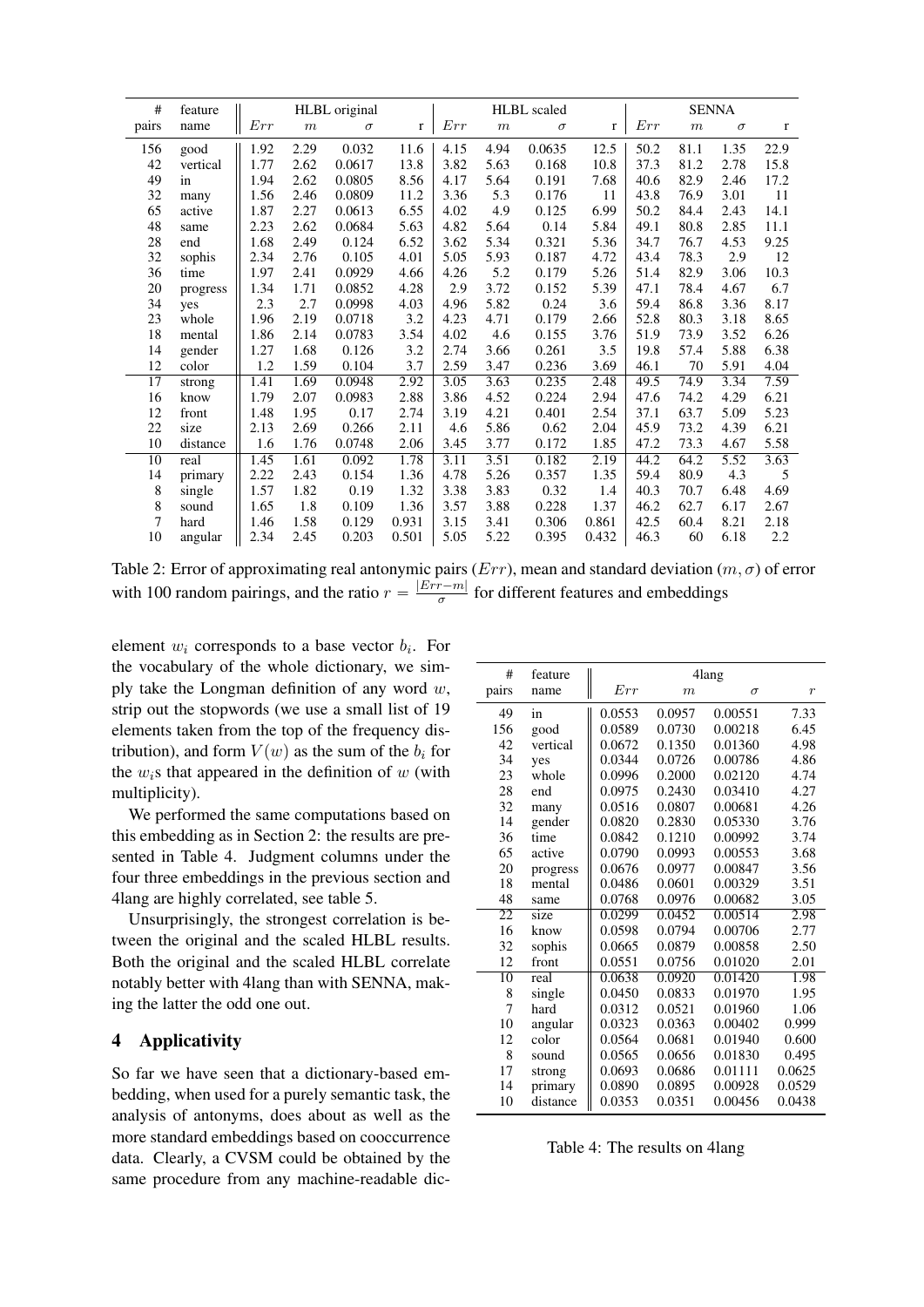|                                                              | HI.BL<br>original       | HLBL<br>scaled          | <b>SENNA</b>            | 4lang                   |
|--------------------------------------------------------------|-------------------------|-------------------------|-------------------------|-------------------------|
| HLBL original<br><b>HLBL</b> scaled<br><b>SENNA</b><br>4lang | 0.925<br>0.422<br>0.856 | 0.925<br>0.390<br>0.772 | 0.422<br>0.390<br>0.361 | 0.856<br>0.772<br>0.361 |

Table 5: Correlations between judgments based on different embeddings

tionary. Using LDOCE is computationally advantageous in that the core vocabulary is guaranteed to be very small, but finding the eigenvectors for an 80k by 80k sparse matrix would also be within CPU reach. The main advantage of starting with a conceptual graph lies elsewhere, in the possibility of investigating the function application issue we started out with.

The 4lang conceptual representation relies on a small number of basic elements, most of which correspond to what are called unary predicates in logic. We have argued elsewhere (Kornai, 2012) that meaning of linguistic expressions can be formalized using predicates with at most two arguments (there are no ditransitive or higher arity predicates on the semantic side). The  $x$  and  $y$ slots of binary elements such as *x has y* or *x kill y*, (Kornai and Makrai 2013) receive distinct labels called NOM and ACC in case grammar (Fillmore, 1977); 1 and 2 in relational grammar (Perlmutter, 1983); or AGENT and PATIENT in linking theory (Ostler, 1979). The label names themselves are irrelevant, what matters is that these elements are not part of the lexicon the same way as the words are, but rather constitute transformations of the vector space.

Here we will use the binary predicate *x has y* to reformulate the puzzle we started out with, analyzing *queen of England, king of Italy* etc. in a compositional (additive) manner, but escaping the commutativity problem. For the sake of concreteness we use the traditional assumption that it is the king who possesses the realm and not the other way around, but what follows would apply just as well if the roles were reversed. What we are interested in is the asymmetry of expressions like *Albert has England* or *Elena has Italy*, in contrast to largely symmetric predicates. *Albert marries Victoria* will be true if and only if *Victoria marries Albert* is true, but from *James has a martini* it does not follow that *?A martini has James*.

While the fundamental approach of CVSM is quite correct in assuming that nouns (unaries) and verbs (binaries) can be mapped on the same space, we need two transformations  $T_1$  and  $T_2$ to regulate the linking of arguments. A form like *James kills* has *James* as agent, so we compute  $V(\text{James}) + T_1V(\text{kill})$ , while *kills James* is obtained as  $V(\text{James})+T_2V(\text{kill})$ . The same two transforms can distinguish agent and patient relatives as in *the man that killed James* versus *the man that James killed*.

Such forms are compositional, and in languages that have overt case markers, even 'surface compositional' (Hausser, 1984). All input and outputs are treated as vectors in the same space where the atomic lexical entries get mapped, but the applicative paradox we started out with goes away. As long as the transforms  $T_1$  ( $\odot$ ) and  $T_2$  ( $\oslash$ ) take different values on *kill, has,* or any other binary, the meanings are kept separate.

#### Acknowledgments

Makrai did the work on antonym set testing, Nemeskey built the embedding, Kornai advised. We would like to thank Zsófia Tardos (BUTE) and the anonymous reviewers for useful comments. Work supported by OTKA grant #82333.

# References

- R. Collobert, J. Weston, L. Bottou, M. Karlen, K. Kavukcuoglu, and P. Kuksa. 2011. Natural language processing (almost) from scratch. *Journal of Machine Learning Research (JMLR)*.
- Charles Fillmore. 1977. The case for case reopened. In P. Cole and J.M. Sadock, editors, *Grammatical Relations*, pages 59–82. Academic Press.
- Roland Hausser. 1984. *Surface compositional grammar.* Wilhelm Fink Verlag, München.
- J. Katz and Jerry A. Fodor. 1963. The structure of a semantic theory. *Language*, 39:170–210.
- András Kornai and Márton Makrai. 2013. A 4lang fogalmi szótár [the 4lang concept dictionary]. In A. Tanács and V. Vincze, editors, *IX. Magyar Szamit ´ og´ epes Nyelv ´ eszeti Konferencia [Ninth Con- ´ ference on Hungarian Computational Linguistics]*, pages 62–70.
- András Kornai. 2012. Eliminating ditransitives. In Ph. de Groote and M-J Nederhof, editors, *Revised and Selected Papers from the 15th and 16th Formal Grammar Conferences*, LNCS 7395, pages 243– 261. Springer.